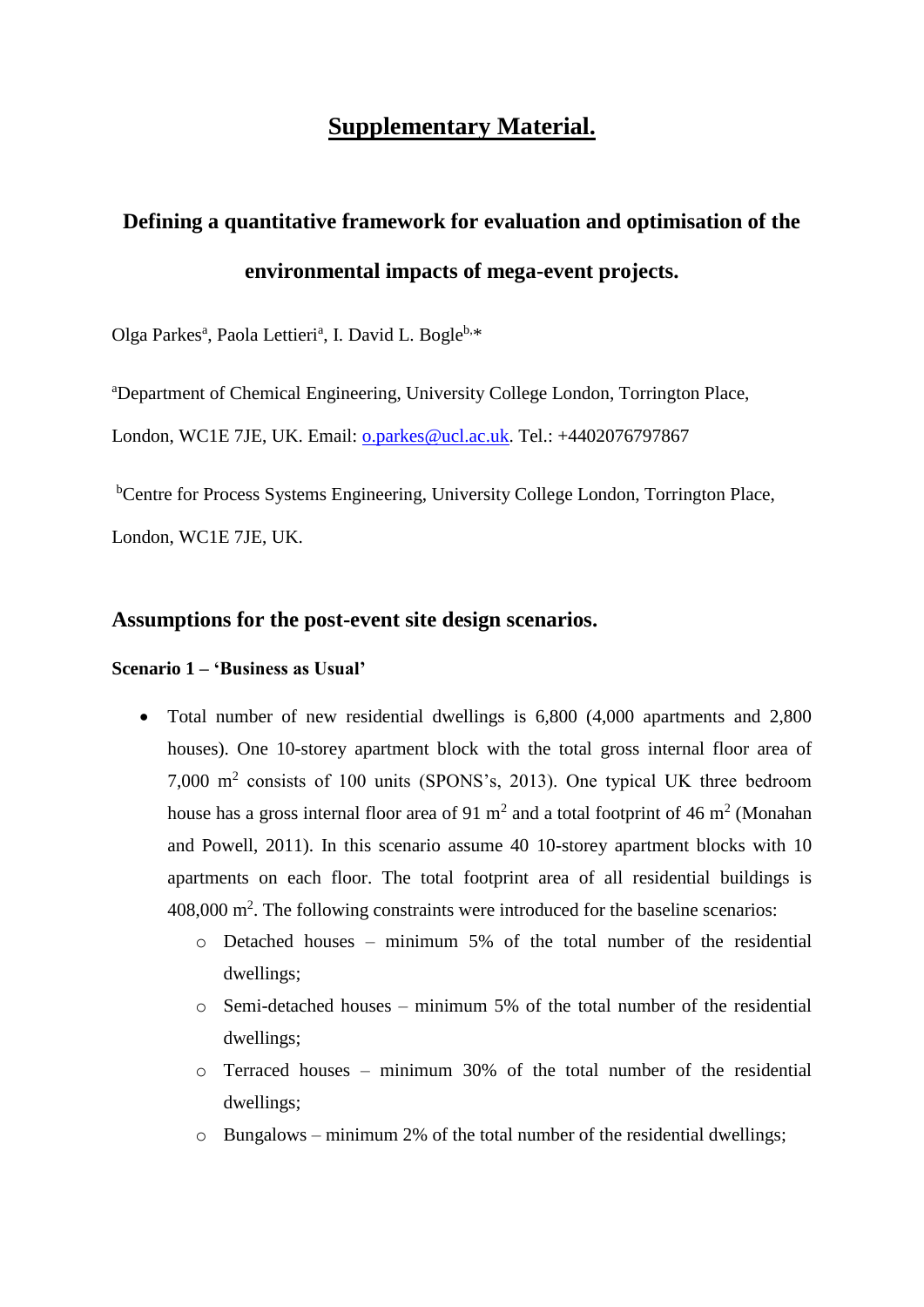- o 2 bedroom flats minimum 20% of the total number of the residential dwellings;
- $\circ$  1 bedroom flats minimum 20% of the total number of the residential dwellings.
- Two typical 13-storey London offices with the gross internal floor area of 21,300  $m^2$ , net internal floor area of 14,600  $m^2$  and a total footprint of 1,638  $m^2$  and 4 small industrial units with the gross internal floor area and a total footprint of 900  $m<sup>2</sup>$ (SPON's, 2013). Total footprint of all commercial buildings is  $46,200 \text{ m}^2$ . The following constraints were introduced for the baseline scenarios:
	- o Office type 1 (no canteen, naturally ventilated cellular) minimum 3% of the total area of all commercial offices;
	- o Office type 2 (no canteen, naturally ventilated open plan) minimum 0.3% of the total area of all commercial offices;
	- o Office type 3 (with canteen, air conditioned standard) minimum 95% of the total area of all commercial offices.
- Two community centres with the gross internal floor area and the total footprint of 860 m<sup>2</sup> (SPON's, 2013).
- 40 fast food restaurants (total floor area of 1 fast food restaurant is  $100 \text{ m}^2$ ) and  $40$ medium size restaurants (total floor area of 1 medium size restaurant is  $743 \text{ m}^2$ ), with the total floor area of  $33,720 \text{ m}^2$ .
- One 10-storey hotel with the total floor area of 16,800  $m^2$ , net internal floor area of  $6,720 \text{ m}^2$  and a total footprint of 1,680 m<sup>2</sup>.
- Total retail area is assumed to be equal to the size of 3 average supermarkets each with the gross internal floor area of  $7,530$  m<sup>2</sup>. Total floor area is  $22,590$  m<sup>2</sup>.

#### **Scenario 2 – 'Commercial World'**

- Ten 10-storey apartment block with 10 apartments on each floor with the total floor area of all apartment blocks being  $70,000$  m<sup>2</sup>. The following constraints were introduced for the baseline scenarios:
	- o 2 bedroom flats minimum 40% of the total number of the residential dwellings;
	- o 1 bedroom flats minimum 10% of the total number of the residential dwellings.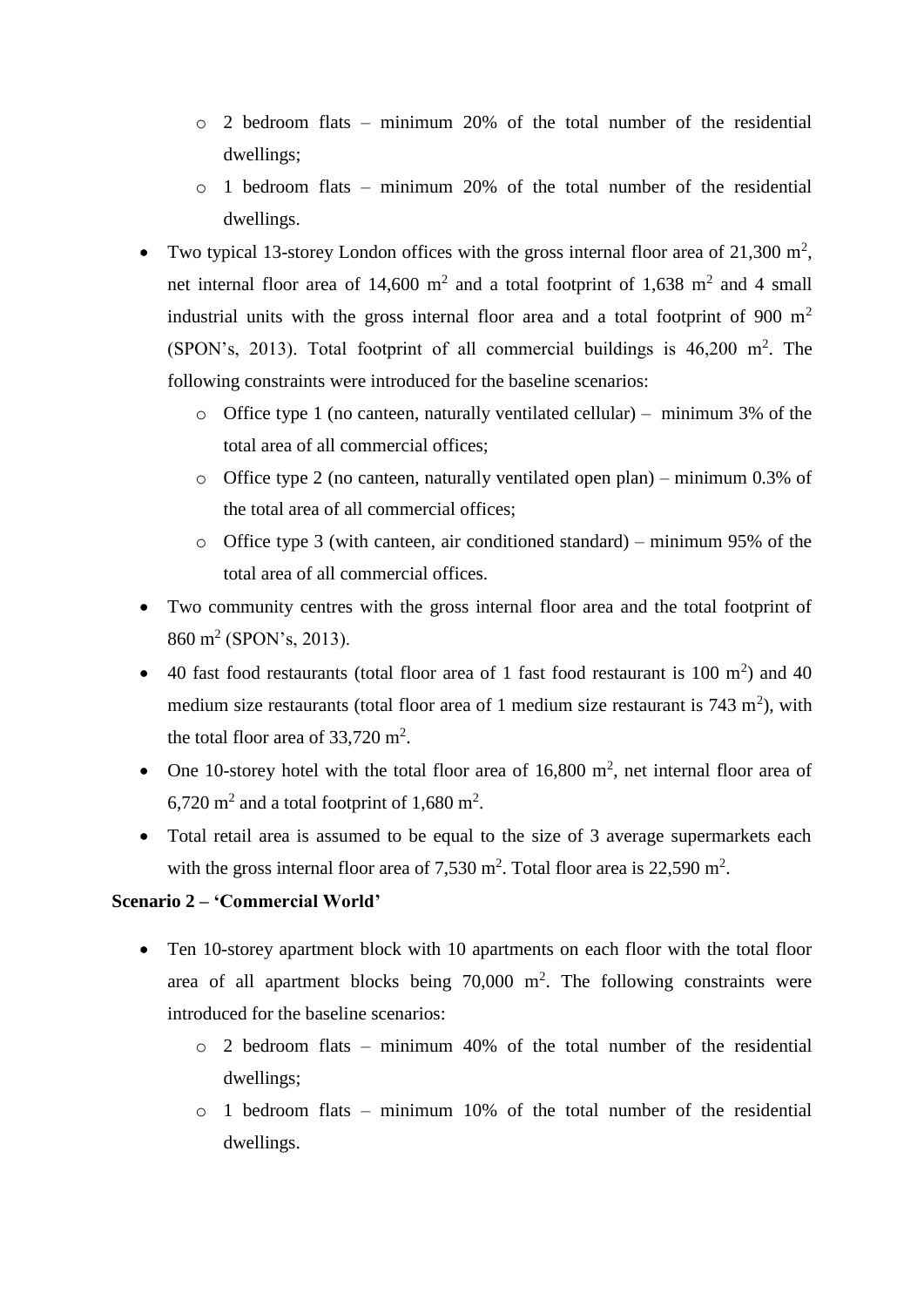- 15 typical 13-storey London offices each with the floor area of  $21,300$  m<sup>2</sup> and 30 industrial units each with the floor area of 900 m<sup>2</sup>. Total internal floor area of all commercial buildings is  $4,180,500$  m<sup>2</sup>. The following constraints were introduced for the baseline scenarios:
	- $\circ$  Office type 1 (no canteen, naturally ventilated cellular) minimum 1% of the total area of all commercial offices;
	- o Office type 2 (no canteen, naturally ventilated open plan) minimum 40% of the total area of all commercial offices;
	- o Office type 3 (with canteen, air conditioned standard) minimum 25% of the total area of all commercial offices;
	- o Office type 4 (with canteen, air conditioned prestige) minimum 25% of the total area of all commercial offices.
- 50 fast food outlets and 20 medium size restaurants with a total floor area of 19,860 m<sup>2</sup>. Assume 50% of the restaurant buildings are 1-storey and 50% are two-storey buildings.
- Total retail area is assumed to be equal to the size of 5 average supermarkets with the total internal floor area of 37,650  $m^2$ . Assume that the total footprint area is 70% of the total internal floor area.
- 5 hotels with the total internal floor area of  $84,000 \text{ m}^2$ .
- 1 community centre with the total floor area of 860  $m^2$ .

#### **Scenario 3 – 'High rise, high density'**

- 40 high rise residential buildings (50% of the residential buildings are 20-storey buildings and 50% are 30-storey). Each floor has a total area of 898  $m^2$ , thus the total floor area of all residential buildings is  $898,000$  m<sup>2</sup>. Assume that there are 8 apartments on each floor of the residential building. Therefore, the total number of apartments is assumed to be 16,000. The following constraints were introduced for the baseline scenarios:
	- $\circ$  3 bedroom flats minimum 30% of the total number of the residential dwellings;
	- o 2 bedroom flats minimum 20% of the total number of the residential dwellings;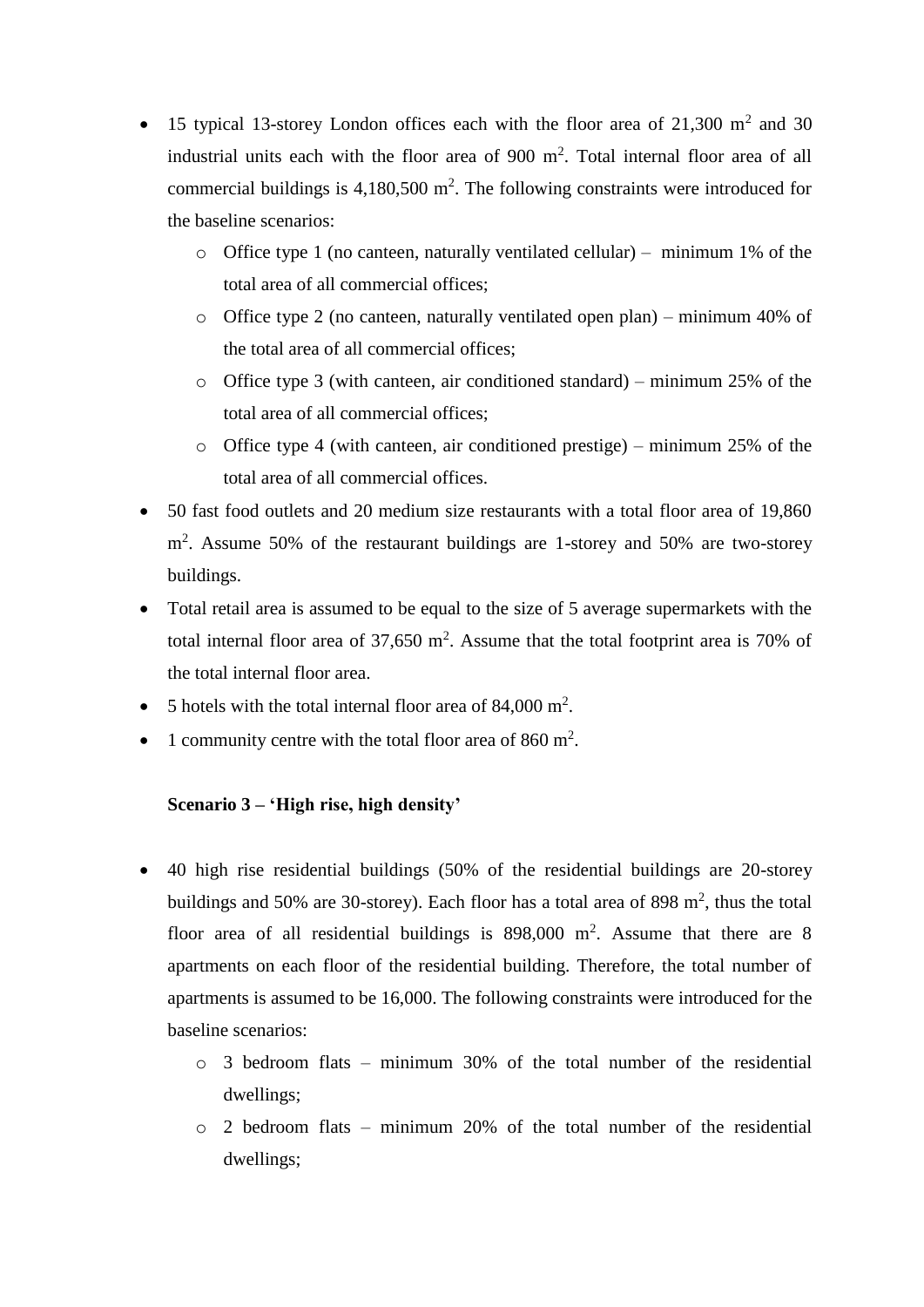- o 1 bedroom flats minimum 20% of the total number of the residential dwellings.
- 30 high rise office buildings (50% of the office buildings are 25-storey, 50% are 30 storey buildings). Each floor has a total area of  $2,563 \text{ m}^2$  (Yan et., 2010). Total internal floor area of all office buildings is  $2,114,475$  m<sup>2</sup>. The following constraints were introduced for the baseline scenarios:
	- $\circ$  Office type 1 (no canteen, naturally ventilated cellular) minimum 1% of the total area of all commercial offices;
	- o Office type 3 (with canteen, air conditioned standard) minimum 4 % of the total area of all commercial offices;
	- o Office type 4 (with canteen, air conditioned prestige) minimum 90% of the total area of all commercial offices.
- Total area of retail space is equal to the size of 15 supermarkets each with the floor area of 7,530 m<sup>2</sup>. Total floor area is 112,950 m<sup>2</sup>. Assume that  $1/3$  of the total area is comprised of 2-storey buildings, the rest are 1-storey buildings.
- 7 community centres with the total floor area of  $6,020 \text{ m}^2$ .
- 10 small industrial units with the total area of  $9,000 \text{ m}^2$ .
- 5 20-storey hotels with the total floor area of  $168,000 \text{ m}^2$ .
- 10 large restaurants (each with a floor area of 1,858 m<sup>2</sup>), 30 medium size restaurants (each with a floor area of  $743 \text{ m}^2$ ) and 100 fast food outlets (each with a floor area of 100 m<sup>2</sup>). Total floor area of all restaurants is 50,870 m<sup>2</sup>.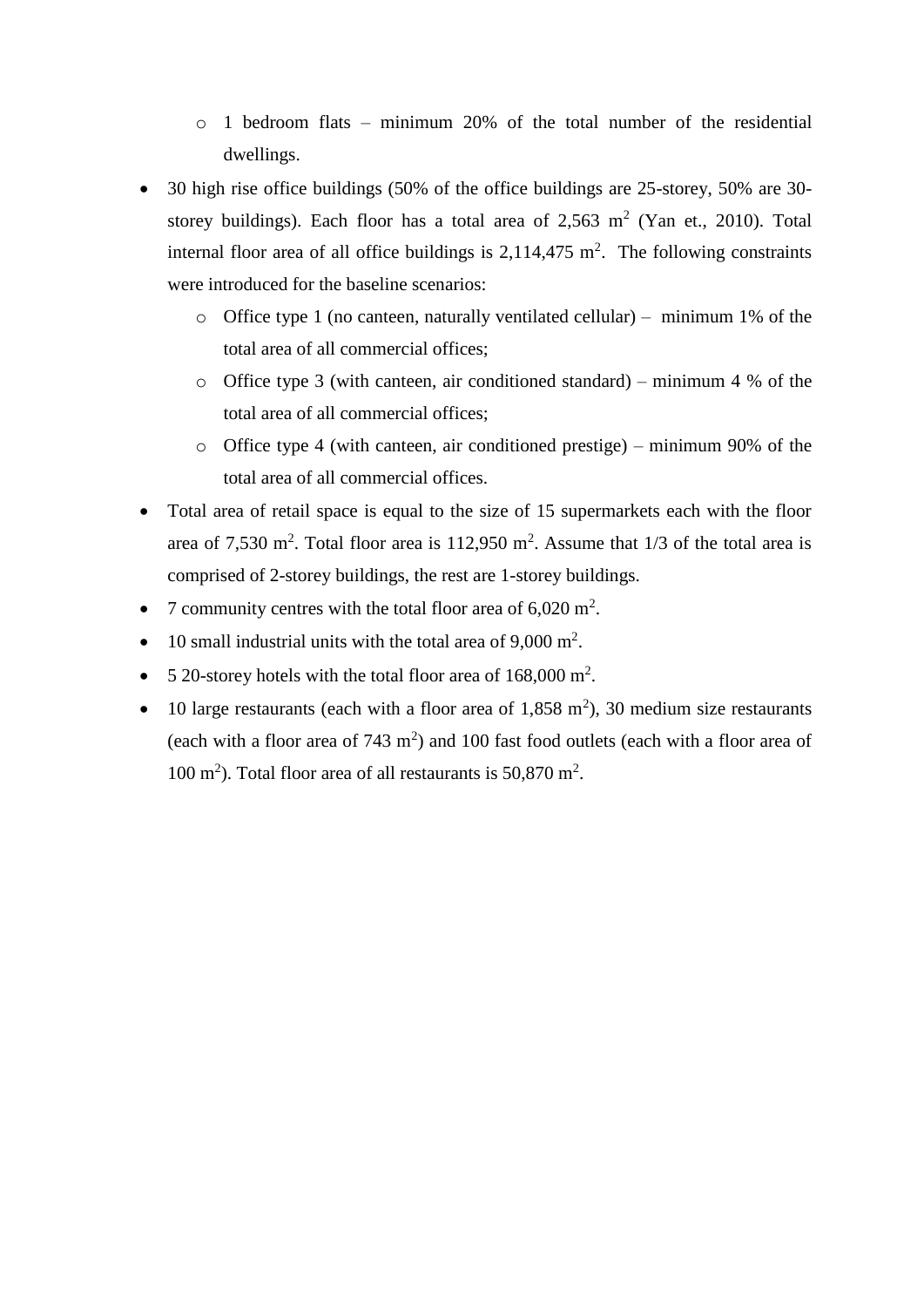### **Energy, water and transportation fuel consumption data and emissions conversion factors.**

|                                                 | Electricity | Gas                    | Unit            | Reference                 |
|-------------------------------------------------|-------------|------------------------|-----------------|---------------------------|
|                                                 | consumption | consumption            |                 |                           |
|                                                 |             | Residential dwellings: |                 |                           |
| Detached<br>house                               | 4,500       | 18,000                 | kWh/year        | DECC, 2013                |
| Semi-detached<br>house                          | 3,600       | 13,900                 | kWh/year        | DECC, 2013                |
| End terrace<br>house                            | 3,400       | 12,500                 | kWh/year        | DECC, 2013                |
| Mid terrace<br>house                            | 3,200       | 11,600                 | kWh/year        | DECC, 2013                |
| Bungalow                                        | 3,100       | 13,200                 | kWh/year        | DECC, 2013                |
| Flat<br>(converted)                             | 2,700       | 8,900                  | kWh/year        | DECC, 2013                |
| Flat (purpose<br>built)                         | 2,500       | 7,100                  | kWh/year        | DECC, 2013                |
|                                                 |             | Offices:               |                 |                           |
| Type 1.<br>Naturally<br>ventilated<br>cellular  | 54          | 151                    | $kWh/m^2$ /year | ECG19, 2000               |
| Type 2.<br>Naturally<br>ventilated<br>open-plan | 85          | 151                    | $kWh/m^2$ /year | ECG19, 2000               |
| Type 3. Air-<br>conditioned,<br>standard        | 226         | 178                    | $kWh/m^2$ /year | ECG19, 2000               |
| Type 4. Air-<br>conditioned,<br>prestige        | 358         | 210                    | $kWh/m^2$ /year | ECG19, 2000               |
|                                                 |             | Retail:                |                 |                           |
| Average UK<br>sunermarket                       | 1,500       | 250                    | $kWh/m^2$ /year | Tassou et al.,<br>2011    |
| Schools and nurseries:                          |             |                        |                 |                           |
| Primary<br>schools and<br>nurseries             | 43          | 139                    | $kWh/m^2$ /year | Hong, S-M et al.,<br>2013 |
| Secondary<br>schools                            | 51          | 136                    | $kWh/m^2$ /year | Hong, S-M et al.,<br>2013 |
| Restaurants and bars:                           |             |                        |                 |                           |
| Restaurant<br>with bar                          | 219         | 511                    | $kWh/m^2$ /year | <b>CIBSE, 2012</b>        |
| Restaurants in<br>public house                  | 450         | 1,050                  | $kWh/m^2$ /year | CIBSE, 2012               |
| Fast food<br>outlet                             | 267         | 623                    | $kWh/m^2$ /year | CIBSE, 2012               |

**Table I. Energy consumption in residential and non-residential buildings.**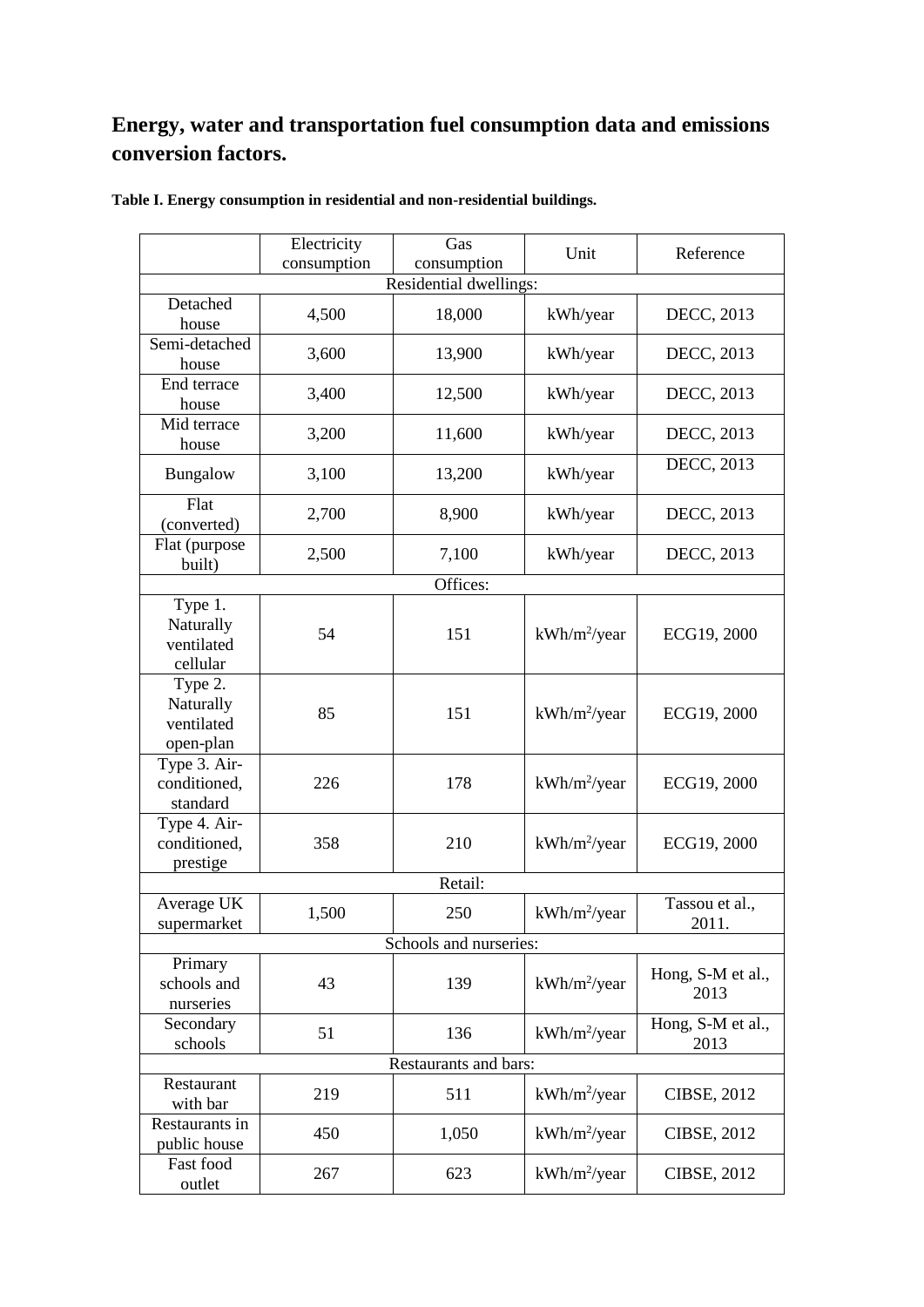| Hospitals and medical centres: |                  |                        |                          |                                                 |
|--------------------------------|------------------|------------------------|--------------------------|-------------------------------------------------|
| Hospital                       | 471              | 314                    | kWh/m <sup>2</sup> /year | Pérez-Lombard et<br>al., 2007                   |
| Medical centre                 | 44               | 104                    | $kWh/m^2$ /year          | EMSL, 2009.                                     |
|                                |                  | Hotels:                |                          |                                                 |
| <b>Budget hotel</b>            | 150              | 160                    | kWh/m <sup>2</sup> /year | HES, 2011,<br>Bohdanowicz and<br>Martinac, 2007 |
| Luxury 4/5<br>star hotel       | 160              | 180                    | kWh/m <sup>2</sup> /year | HES, 2011,<br>Bohdanowicz and<br>Martinac, 2007 |
|                                |                  | Regular sports venues: |                          |                                                 |
| Leisure pool<br>centre         | 258              | 1321                   | $kWh/m^2$ /year          | ECG78, 2001                                     |
| Fitness centre                 | 194              | 449                    | kWh/m <sup>2</sup> /year | ECG78, 2001                                     |
| Olympic sports venues:         |                  |                        |                          |                                                 |
| Olympic<br>Stadium             | 31169            | 24,349                 | kWh/day                  | London2012, 2010                                |
| Aquatic<br>Centre              | 19,481           | 16,970                 | kWh/day                  | London2012, 2010                                |
| <b>Hockey Centre</b>           | 12,987           | 7,378                  | kWh/day                  | London2012, 2010                                |
| Velodrome                      | 11,039           | 5,903                  | kWh/day                  | London2012, 2010                                |
| <b>Basketball</b><br>Arena     | 14,286           | 8,854                  | kWh/day                  | London2012, 2010                                |
| Handball<br>Arena              | 11,688           | 6,641                  | kWh/day                  | London2012, 2010                                |
| Fencing Arena                  | 11,039           | 5,903                  | kWh/day                  | London2012, 2010                                |
| $\rm{IBC}$                     | 64,935           | 29,513                 | kWh/day                  | London2012, 2010                                |
| <b>MPC</b>                     | 16,234           | 11,068                 | kWh/day                  | London2012, 2010                                |
| Cauldron                       | $\boldsymbol{0}$ | 9,464                  | kWh/day                  | London2012, 2010                                |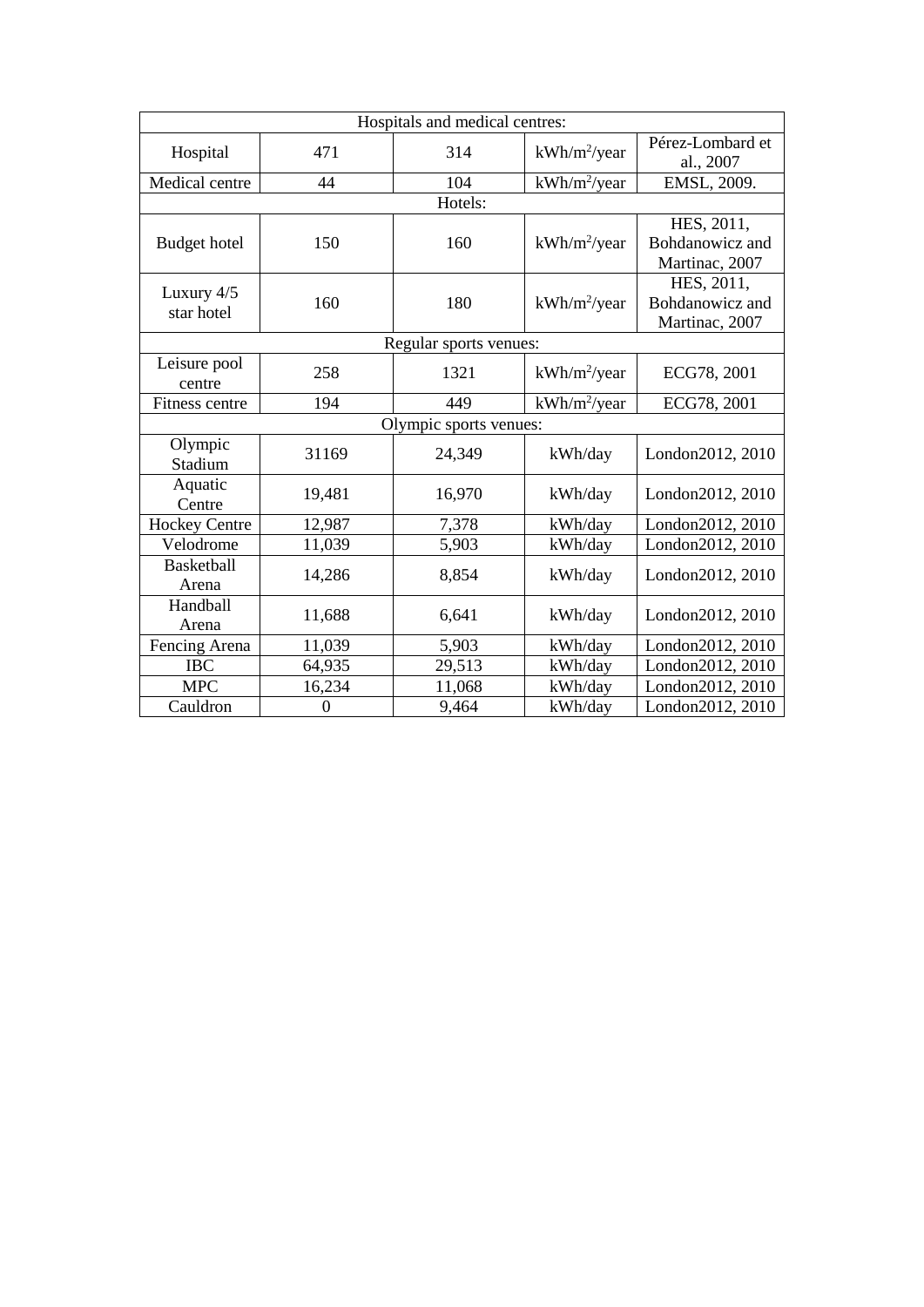| Building type                 | Daily demand   | Unit                                            | Occupancy  | Reference        |  |
|-------------------------------|----------------|-------------------------------------------------|------------|------------------|--|
|                               |                | Residential dwellings:                          |            |                  |  |
| Detached house                | 145            | litres per                                      | 3.2 person | ODA, 2011        |  |
| (4 bedrooms)                  |                | person                                          |            |                  |  |
| Semi-detached                 |                | litres per                                      |            |                  |  |
| house $(3)$                   | 158            | person                                          | 2.6 person | ODA, 2011        |  |
| bedrooms)                     |                |                                                 |            |                  |  |
| End terrace house             | 176            | litres per                                      | 1.9 person | ODA, 2011        |  |
| (2 bedrooms)                  |                | person                                          |            |                  |  |
| Mid terrace house             | 176            | litres per                                      | 1.9 person | ODA, 2011        |  |
| (2 bedrooms)                  |                | person                                          |            |                  |  |
| Bungalow (3                   | 158            | litres per                                      | 2.6 person | ODA, 2011        |  |
| bedrooms)                     |                | person                                          |            |                  |  |
| Flat (converted)              | 179            | litres per                                      | 1.8 person | ODA, 2011        |  |
| (2 bedrooms)                  |                | person                                          |            |                  |  |
| Flat (purpose<br>built)       | 197            | litres per<br>person                            | 1.3 person | ODA, 2011        |  |
|                               |                | Offices:                                        |            |                  |  |
| Offices with                  |                |                                                 |            |                  |  |
| canteen                       | 2.25           | litre/ $m^2$                                    |            | ODA, 2011        |  |
| Offices without               |                |                                                 |            |                  |  |
| canteen                       | 2.1            | litre/ $m2$                                     |            | ODA, 2011        |  |
|                               |                | Retail:                                         |            |                  |  |
| Average UK                    |                |                                                 |            |                  |  |
| supermarket                   | 5              | litres/ $m^2$                                   |            | Envirowise, 2002 |  |
| Small store                   | 3              | litres/ $m^2$                                   |            | Envirowise, 2002 |  |
|                               |                | Schools and nurseries:                          |            |                  |  |
| Primary schools               |                | litres per                                      |            |                  |  |
| and nurseries                 | 20             | pupil                                           |            | DfES, 2002       |  |
| Secondary                     |                | litres per                                      |            |                  |  |
| schools                       | 30             | pupil                                           |            | DfES, 2002       |  |
| Restaurants and bars:         |                |                                                 |            |                  |  |
| Typical medium-               |                |                                                 |            | Dziegielewski et |  |
| sized restaurant              | 54             | litres/ $m^2$                                   |            | al., 2000.       |  |
| Typical large bar             |                |                                                 |            | Dziegielewski et |  |
| and restaurant                | 147            | litres/ $m^2$                                   |            | al., 2000.       |  |
|                               |                |                                                 |            | Dziegielewski et |  |
| Fast food outlet              | 90             | litres/ $m^2$                                   |            | al., 2000.       |  |
|                               |                |                                                 |            |                  |  |
| Hospitals                     | 4.6            | Hospitals and medical centres:<br>litres/ $m^2$ |            | DoH, 2013        |  |
| Medical/health                |                |                                                 |            |                  |  |
|                               | 2.5            | litres/ $m^2$                                   |            | DoH, 2013        |  |
| centre                        |                | Hotels:                                         |            |                  |  |
| litres per                    |                |                                                 |            |                  |  |
| <b>Budget hotel</b>           | 150            | bed-space                                       |            | ODA, 2011        |  |
| Luxury 4/5 star               |                | litres per                                      |            |                  |  |
| hotel                         | 200            | bed-space                                       |            | ODA, 2011        |  |
| <b>Olympic Sports Venues:</b> |                |                                                 |            |                  |  |
|                               |                | litres per                                      |            |                  |  |
| Spectator                     | $\overline{2}$ | spectator per                                   |            | ODA, 2011        |  |
|                               |                | hour                                            |            |                  |  |

**Table II. Water consumption in residential and non-residential buildings.**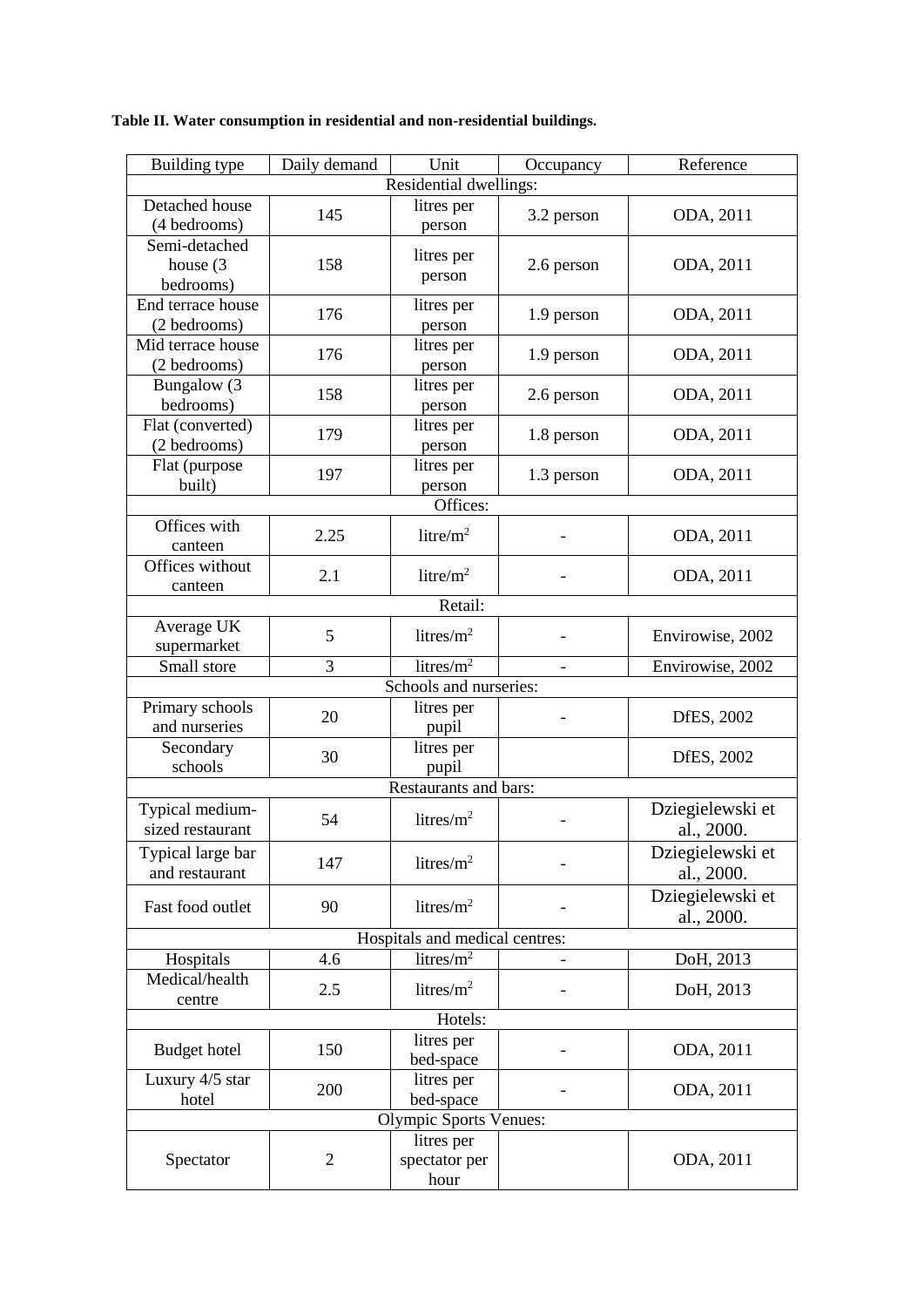| litres per<br>$Competitors - all$<br>35<br>ODA, 2011<br>competitor<br>except for aquatic<br>per event<br>litres per<br>$Competitors -$<br>60<br>competitor<br>ODA, 2011<br>aquatic<br>per event<br>Irrigation:<br>Total amount of<br>water required for | Staff             | 35    | litres per    |  | ODA, 2011 |  |  |
|---------------------------------------------------------------------------------------------------------------------------------------------------------------------------------------------------------------------------------------------------------|-------------------|-------|---------------|--|-----------|--|--|
|                                                                                                                                                                                                                                                         |                   |       | staff per day |  |           |  |  |
|                                                                                                                                                                                                                                                         |                   |       |               |  |           |  |  |
|                                                                                                                                                                                                                                                         |                   |       |               |  |           |  |  |
|                                                                                                                                                                                                                                                         |                   |       |               |  |           |  |  |
|                                                                                                                                                                                                                                                         |                   |       |               |  |           |  |  |
|                                                                                                                                                                                                                                                         |                   |       |               |  |           |  |  |
|                                                                                                                                                                                                                                                         |                   |       |               |  |           |  |  |
|                                                                                                                                                                                                                                                         |                   |       |               |  |           |  |  |
|                                                                                                                                                                                                                                                         |                   |       |               |  |           |  |  |
|                                                                                                                                                                                                                                                         |                   |       |               |  |           |  |  |
|                                                                                                                                                                                                                                                         | irrigation during | 74.55 | ML            |  | ODA, 2011 |  |  |
| construction and                                                                                                                                                                                                                                        |                   |       |               |  |           |  |  |
| Games phases                                                                                                                                                                                                                                            |                   |       |               |  |           |  |  |
| (Ml)                                                                                                                                                                                                                                                    |                   |       |               |  |           |  |  |
| Total amount of                                                                                                                                                                                                                                         |                   |       |               |  |           |  |  |
| water required for                                                                                                                                                                                                                                      |                   |       |               |  |           |  |  |
| irrigation of green                                                                                                                                                                                                                                     |                   |       | ML            |  |           |  |  |
| ODA, 2011<br>space during 1                                                                                                                                                                                                                             |                   | 3.43  |               |  |           |  |  |
| year of legacy                                                                                                                                                                                                                                          |                   |       |               |  |           |  |  |
| phase (MI)                                                                                                                                                                                                                                              |                   |       |               |  |           |  |  |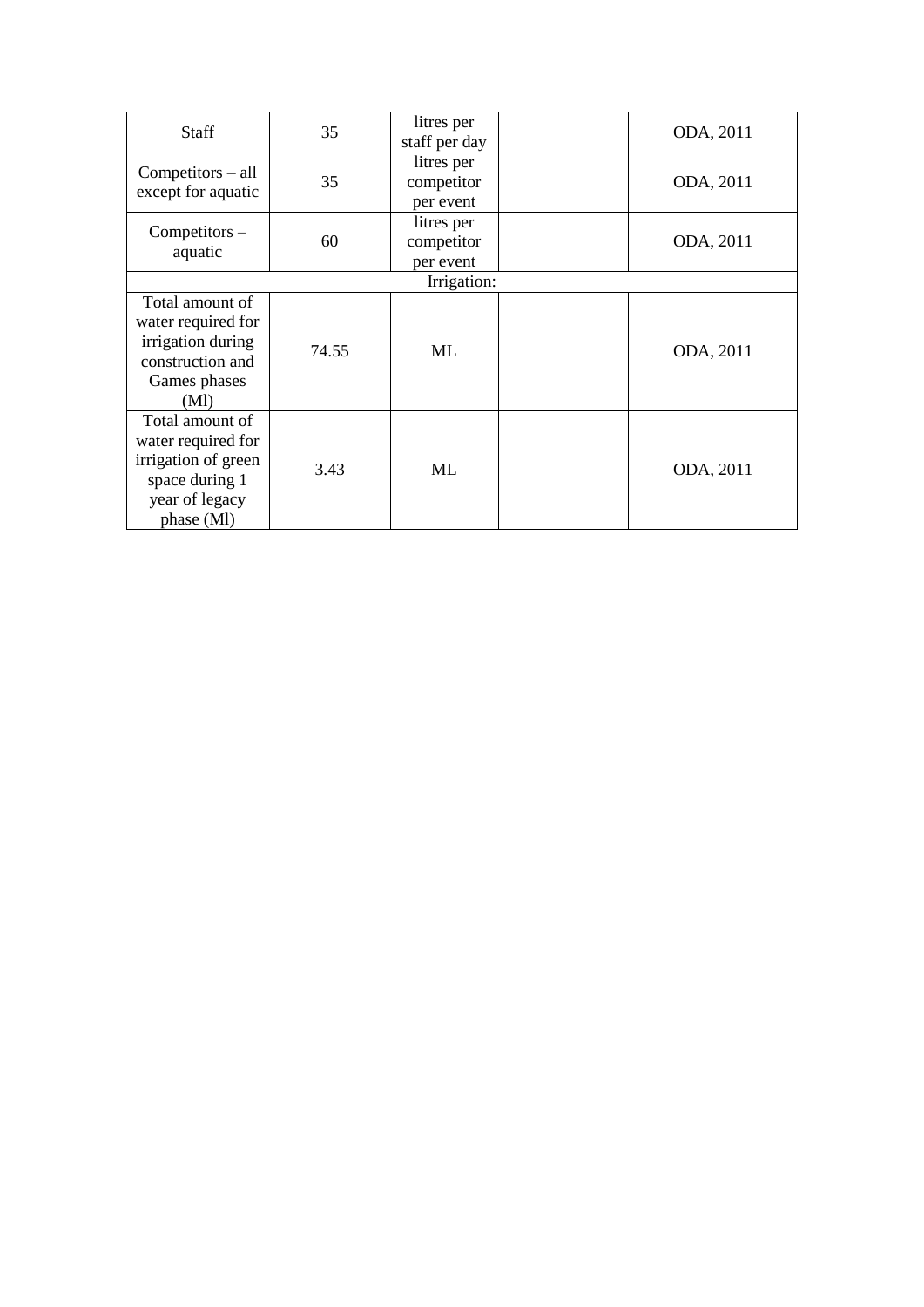|                                  |                                       | <b>Emissions</b> |                    |
|----------------------------------|---------------------------------------|------------------|--------------------|
| <b>Fuel</b>                      | Unit                                  | conversion       | <b>Reference</b>   |
|                                  |                                       | factor           |                    |
| UK electricity                   | $kg CO2-eq/kWh$                       | 0.45             | <b>DEFRA, 2014</b> |
| UK water supply                  | $kg CO2-eq/l$                         | 0.34             | DEFRA/DECC, 2011   |
| UK water treatment               | $\overline{\text{kg CO}}_2$ -eq/l     | 0.709            | DEFRA/DECC, 2011   |
| Natural gas                      | kg CO <sub>2</sub> -eq/kWh            | 0.18             | <b>DEFRA, 2014</b> |
| Petrol (average biofuel blend)   | kg CO <sub>2</sub> -eq/l              | 2.21             | <b>DEFRA, 2014</b> |
| Diesel (average biofuel blend)   | $kg CO2-eq/l$                         | 2.601            | <b>DEFRA, 2014</b> |
| Passenger car - petrol (average) | kg CO <sub>2</sub> -eq/km             | 0.198            | <b>DEFRA, 2014</b> |
| Passenger car - diesel (average) | $kg CO2-eq/km$                        | 0.183            | <b>DEFRA, 2014</b> |
| London bus                       | $kg CO2$ -<br>eq/passenger.km         | 0.103            | <b>DEFRA, 2012</b> |
| Rail                             | $kg CO2$ -<br>eq/passenger.km         | 0.076            | <b>DEFRA, 2012</b> |
| Coach                            | $kg CO2$ -<br>eq/passenger.km         | 0.036            | <b>DEFRA, 2012</b> |
| Eurostar                         | $kg CO2$ -<br>eq/passenger.km         | 0.017            | <b>DEFRA, 2012</b> |
| Ferry                            | $kg CO2$ -<br>eq/passenger.km         | 0.16             | <b>DEFRA, 2012</b> |
| Longhaul flight-economy          | $kg CO2$ -<br>eq/passenger.km         | 0.17             | <b>DEFRA, 2014</b> |
| Longhaul flight-first            | $kg CO2$ -<br>eq/passenger.km         | 0.67             | DEFRA, 2014        |
| Shorthaul flight-economy         | kg CO <sub>2</sub><br>eq/passenger.km | 0.18             | <b>DEFRA, 2014</b> |
| Shorthaul flight-business        | $kg CO2$ -<br>eq/passenger.km         | 0.28             | <b>DEFRA, 2014</b> |
| Domestic flight                  | $kg CO2$ -<br>eq/passenger.km         | 0.33             | <b>DEFRA, 2014</b> |
| Freight transport - rail         | kg CO <sub>2</sub><br>eq/tonne.km     | 0.063            | <b>DEFRA, 2014</b> |
| Freight transport - barge        | kg CO <sub>2</sub> -<br>eq/tonne.km   | 0.1              | DEFRA, 2014        |
| Freight transport - road         | $kg CO2$ -<br>eq/tonne.km             | 0.112            | DEFRA, 2014        |

**Table III. Emissions conversion factors for water, electricity, natural gas and transportation fuels.**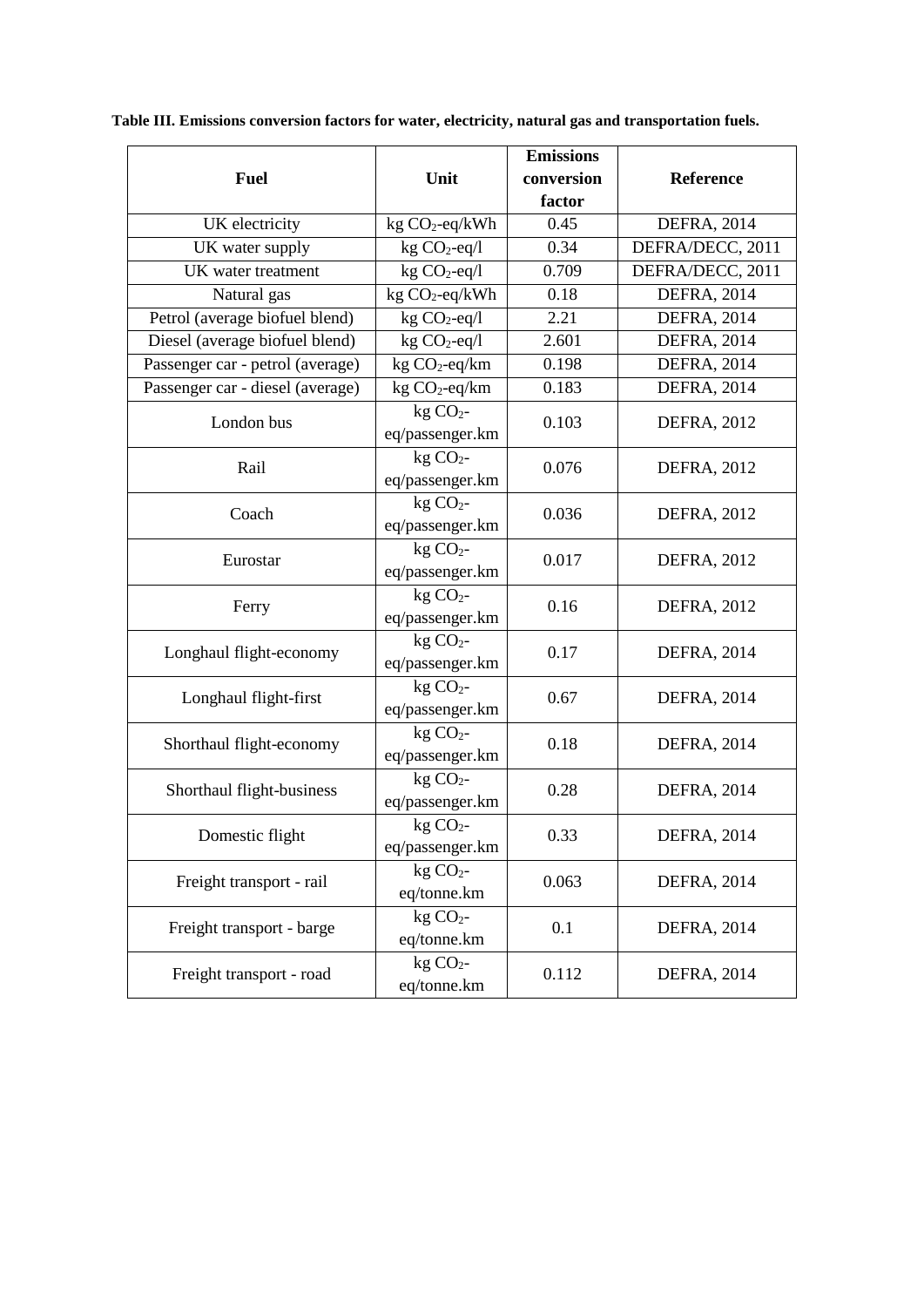**Table IV. Estimated annual number of spectators, visitors and employees in the sports venues operating on site in the legacy phase (assuming only 5 permanent venues are in operation) (ODA, 2011).** 

| Venue                  | Number of  | Number of   | Number of |
|------------------------|------------|-------------|-----------|
|                        | spectators | competitors | stuff     |
| <b>Olympic Stadium</b> | 310,000    | 8,000       | 6,300     |
| <b>Aquatic Centre</b>  | 50,000     | 700,000     | 14,725    |
| <b>Hockey Centre</b>   | 98,550     | 152,231     | 17,350    |
| <b>Handball Arena</b>  | 130,000    | 202,875     | 15,025    |
| Velodrome              | 547,570    | 179,180     | 50,735    |

**Table V. Estimated daily number of competitors, staff and spectators in the Olympic Park sports venues during the Games period (ODA, 2011).** 

|                         | Number of  | Number of   | <b>Number of</b> |
|-------------------------|------------|-------------|------------------|
| <b>Venue</b>            | spectators | competitors | stuff            |
| <b>Broadcast Centre</b> |            |             | 54,120           |
| <b>Aquatic Centre</b>   | 17,500     | 6,388       | 1,460            |
| Olympic Stadium         | 80,000     | 426         | 9,316            |
| Etonmanor               | 3,520      | 4,310       | 498              |
| Handball Arena          | 5,520      | 228         | 546              |
| Velodrome               | 3,120      | 224         | 256              |
| <b>Hockey Centre</b>    | 10,610     | 140         | 1,241            |
| <b>Basketball Arena</b> | 10,620     | 173         | 1,815            |
| Fencing Arena           | 4,320      | 86          | 637              |
| Waterpolo               | 2,100      | 42          | 345              |
| Sponsors' Village       |            |             | 14,182           |
| Security                |            |             | 5,400            |
| Catering                | 200,000    |             |                  |

**Table VI. Embodied emissions coefficients for construction materials (Hammond and Jones, 2008b).**

| <b>Building material</b> | <b>Embodied carbon</b><br>$(kg CO2-eq/kg)$ |
|--------------------------|--------------------------------------------|
| Aggregate                | 0.01                                       |
| Aluminium                | 11.46 (recycled 1.59)                      |
| Asphalt                  | 0.14                                       |
| Bitumen polymer          | 0.48                                       |
| Blockwork, medium weight | 0.22                                       |
| <b>Brass</b>             | 2.42                                       |
| <b>Bricks</b>            | $0.22$ (reclaimed $0.04$ )                 |